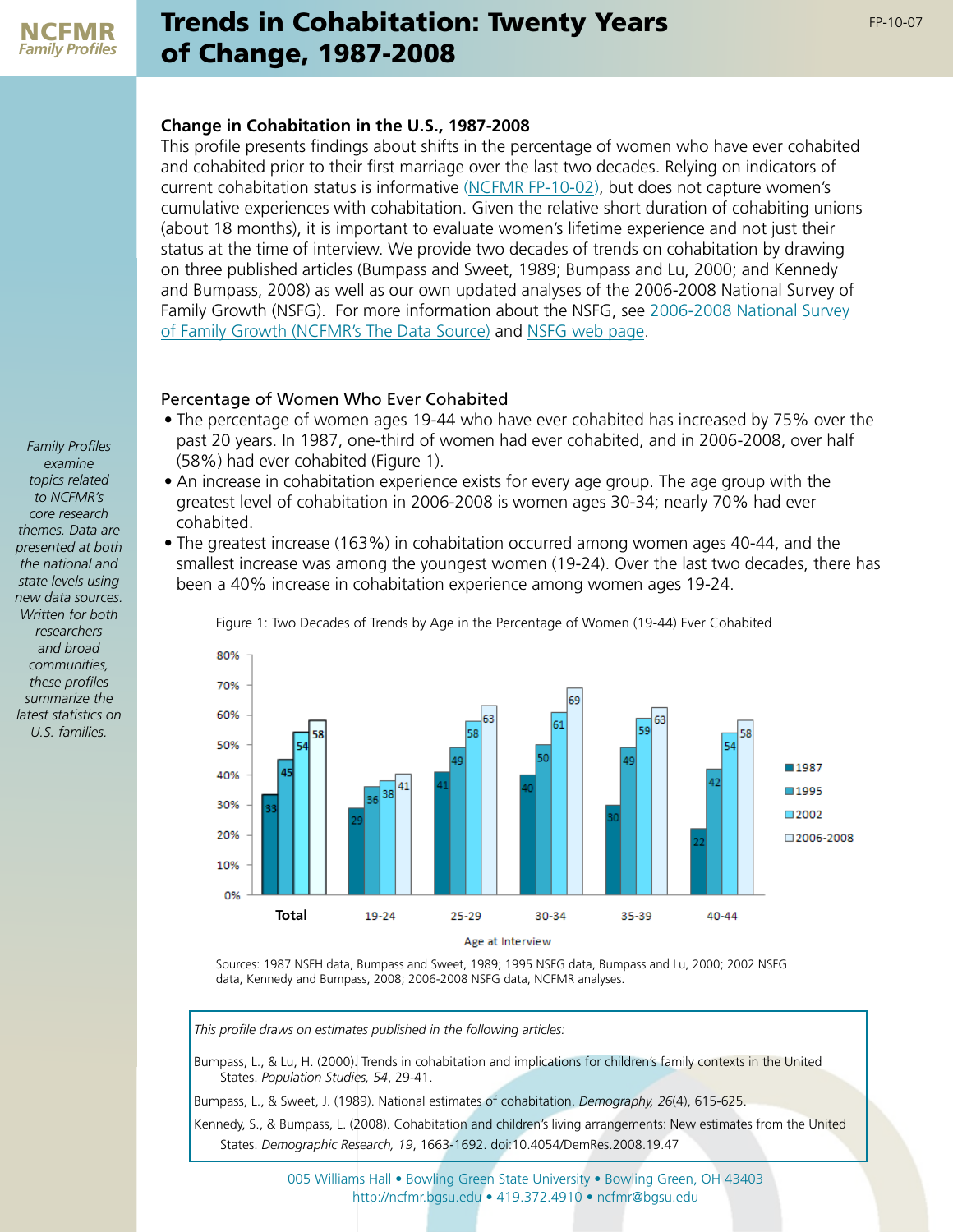

#### Percentage of Marriages Preceded by Cohabitation

- Cohabitation is now the typical pathway into marriage, such that about two-thirds of women first married in the last decade cohabited prior to marriage (Figure 2).
- Relatively few (11%) of women who first married between 1965 and 1974 cohabited prior to marriage. Approximately half of women first married 15 years ago (1985-89) cohabited before marrying.



Figure 2: Two Decades of Trends in the Percentage of Women (19-44) Who Cohabited Prior to First Marriage

Sources: 1987 NSFH data, Bumpass and Sweet, 1989; 1995 NSFG data, Bumpass and Lu, 2000; 2002 NSFG data, Kennedy and Bumpass, 2008; 2006-2008 NSFG data, NCFMR analyses.

#### Percentage of All Current Unions that are Cohabiting Unions

- About one-fifth of all current unions among women ages 19-44 are cohabiting unions, representing a doubling over the past twenty years (Figure 3).
- Every age group has experienced an increase in the proportion of current unions that were cohabiting rather than married. Younger women have consistently had larger proportions of unions that were cohabiting. In 2006-2008, half of 19-24 year old's in a union were in a cohabiting union.



Figure 3: Two Decades of Trends in the Percentage of Women (19-44) in Unions Currently Cohabiting

Sources: 1987 NSFH data, Bumpass and Sweet, 1989; 1995 NSFG data, Bumpass and Lu, 2000; 2002 NSFG data, Kennedy and Bumpass, 2008; 2006-2008 NSFG data, NCFMR analyses.